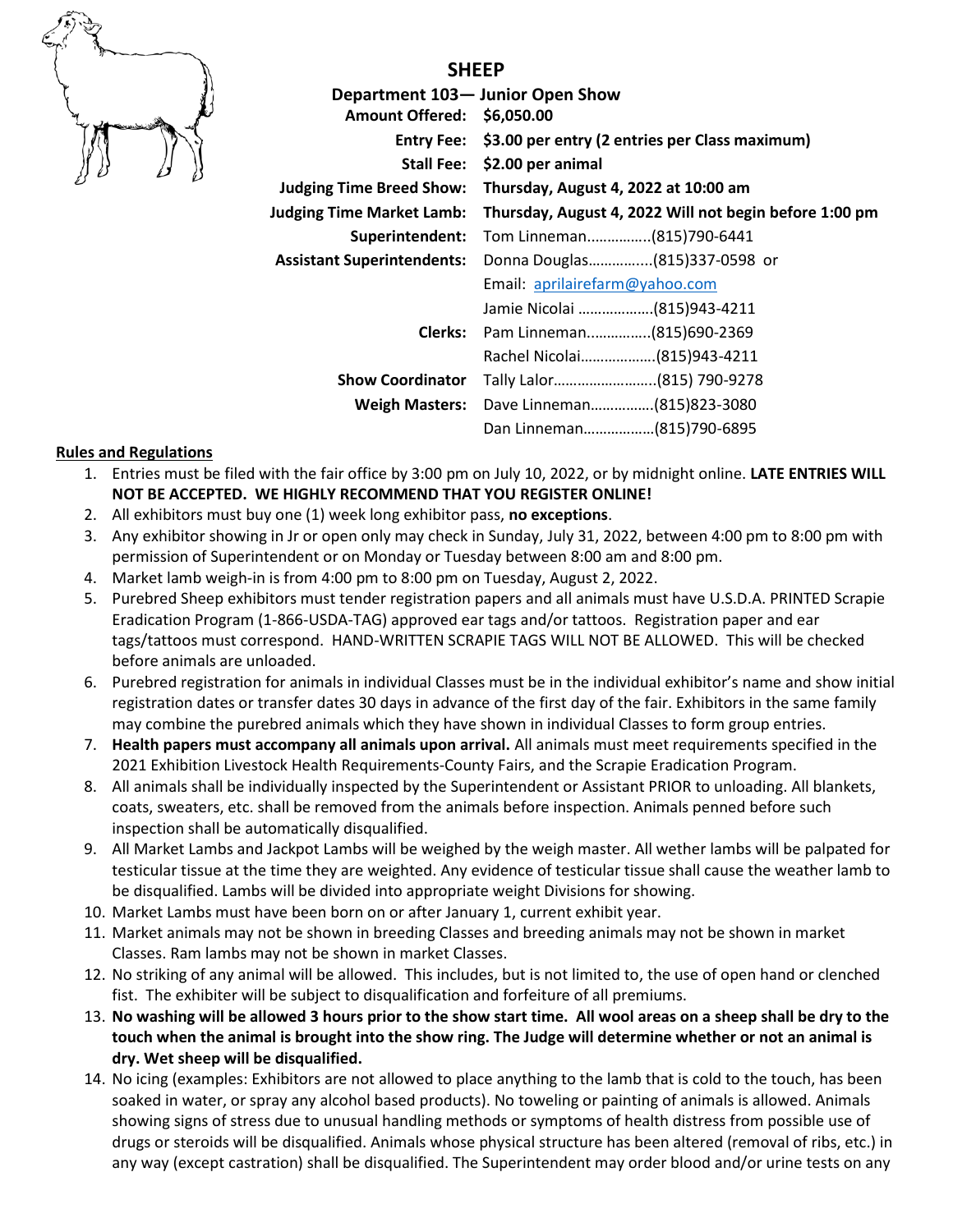or all animals brought into the McHenry County Fairgrounds. The veterinarian shall be chosen by the McHenry County Fair Board.

- 15. The Judge may verify the age/maturity of a sheep by examining the teeth. Inappropriate physiological maturity may cause an animal to be disqualified.
- 16. The fair reserves the right to assign the location and the number of pens subject to available space; no refunds on pen rent. Prior to entries closing, exhibitors participating in the U.S.D.A. Scrapie Flock Certification Program must contact the Superintendent so that pens may be assigned which meet Scrapie Program standards. All sheep entered in the shows must be housed in assigned sheep pens for the duration of the fair. Sheep may be exercised **inside of the sheep barn** between 6:00 am and 8:00 pm (except during shows) at the discretion of the Superintendent.
- 17. All sheep must be bedded on straw or wood shavings.
- 18. All exhibitors are expected to keep a clean, clear walkway and appearance in their respective areas. All exhibitors must clear pens and stall of all waste materials except bedding, which should be pulled a minimum of 18 inches from the wall prior to leaving the grounds at the conclusion of the fair.
- 19. In Pair and Flock Divisions exhibitors are allowed one entry only.
- 20. There will be no refund of entry fees or pen rents on disqualified entries.
- 21. Sheep entered in the Wether Sire and Dam Division are not required to have registration papers from their respected bred. The Wether Sire and Dam Division is a separate section and is not eligible for the purebred Over All Grand Champion.
- 22. **While exhibiting on the McHenry County Fairgrounds, owners of animals in need of additional nutritional supplements or medical attention must let the superintendent know immediately AND have the Fair Veterinarian fill out and sign off on the Veterinarian Treatment Form. Any forced substances used on breed or market animals while on fairground property, must be approved by the Fair Veterinarian. NO EXCEPTIONS!**

**Purebred Single Class Premiums** First-\$17; Second-\$15; Third-\$13; Fourth-\$11; Fifth-\$9; Sixth-\$7; Seventh-\$5; Eighth-\$3 **Purebred Pair Class Premiums** First-\$15; Second-\$13; Third-\$11; Fourth-\$9

**Weather Sire and Dam Single Class Premiums** First-\$17; Second-\$15; Third-\$13; Fourth-\$11; Fifth-\$9; Sixth-\$7; Seventh- \$5; Eighth-\$3

**Weather Sire and Dam Pair Class Premiums** First-\$15; Second-\$13; Third-\$11; Fourth-\$9 **Market Lamb Single Class Premiums** First-\$17; Second-\$15; Third-\$13; Fourth-\$11; Fifth-\$9; Sixth-\$7; Seventh-\$5; Eighth-\$3

**Market Lamb Pair Class Premiums** First-\$15 Second-\$13; Third-\$11; Fourth-\$9; Fifth-\$7; Sixth-\$5

Champion Corridales: Rosette Champion Dorper: Rosette Champion Southdown: Rosette Champion Suffolks: Rosette Champion Dorset: Rosette Champion AOB Wool: Rosette Champion Shropshire: Rosette Champion AOB Meat: Rosette

Grand Champion Purebred Ram: Banner Reserve Grand Champion Purebred Ram: Banner Grand Champion Purebred Ewe: Banner Reserve Grand Champion Purebred Ewe: Banner Champion Market Lamb: Banner The Reserve Champion Market Lamb: Banner Champion Pair Market Lambs: Banner Reserve Champion Pair Market Lambs: Banner

No Ribbons for Group Classes.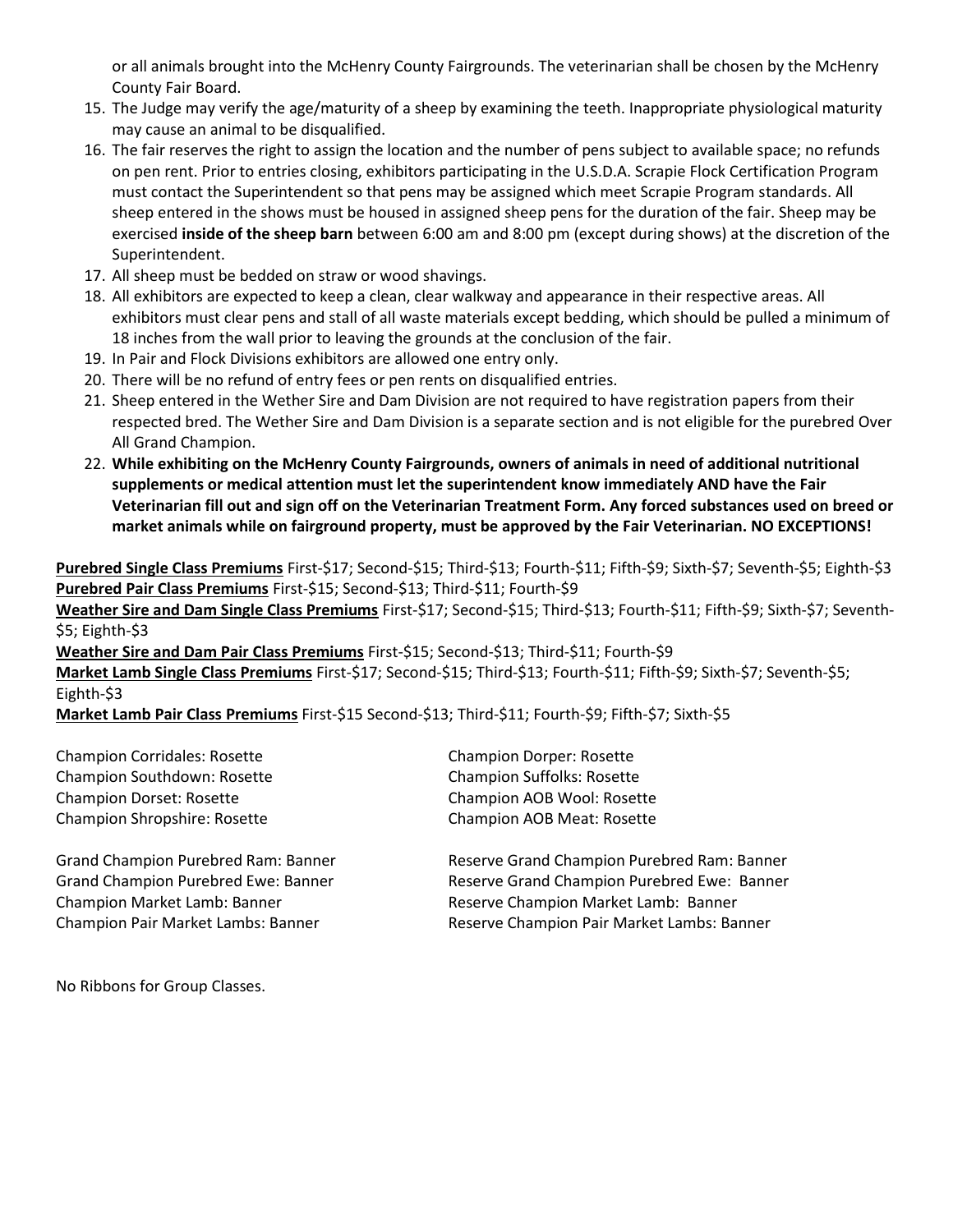## **Class Definitions**

Yearling Ewe or Ram– one (1) year old and under two (2) years of age

*Oxford, Shropshire, Southdown, Corridale, and Cheviot*

Senior Lambs– born between September 1, of previous show year and February 15 of exhibit year

Junior Lambs– born after February 15 of exhibit year

*Suffolk, Dorset, Hampshire, All Other Breeds (AOB)*

Senior Lambs– born between September 1 of the previous exhibit year and December 31 of the previous exhibit year

Junior Lambs– born after January 1 of the exhibit year

Mix Lamb Pair–one (1) ewe lamb and one (1) ram lamb

Mix Yearling Pair–one (1) yearling ewe and one (1) yearling ram

Pair of Yearlings Ewes–two (2) ewe yearlings

Pair of Ewe Lambs–two (2) ewes

Flock–one (1) ram (yearling or ram lamb), one (1) yearling ewe, and one (1) ewe lamb

| <b>Division</b>                 | <b>Class</b>             |                            |  |  |  |  |  |
|---------------------------------|--------------------------|----------------------------|--|--|--|--|--|
| <b>PUREBRED SHOW</b>            |                          |                            |  |  |  |  |  |
| <b>A</b> Corridales             | 1 Yearling ram           | 6 Senior ewe lamb          |  |  |  |  |  |
| <b>B</b> Southdown              | 2 Senior ram lamb        | <b>7</b> Junior ewe lamb   |  |  |  |  |  |
| <b>C</b> Dorset                 | <b>3</b> Junior ram lamb | <b>8</b> Pair of ewe lambs |  |  |  |  |  |
| <b>D</b> Shropshire             | 4 Yearling ewe           | 9 Flock                    |  |  |  |  |  |
| <b>E</b> Suffolks               | 5 Pair of yearling ewes  |                            |  |  |  |  |  |
| <b>F</b> Dorper                 |                          |                            |  |  |  |  |  |
| <b>G</b> AOB Meat               |                          |                            |  |  |  |  |  |
| <b>H</b> AOB Wool               |                          |                            |  |  |  |  |  |
| <b>WETHER SIRE AND DAM SHOW</b> |                          |                            |  |  |  |  |  |
| <b>J</b> Wether Sire and Dam    | 1 Yearling ram           | 5 Ewe lamb                 |  |  |  |  |  |
|                                 | 2 Ram lamb               | 6 Pair of ewe lambs        |  |  |  |  |  |
|                                 | 3 Yearling ewe           | 7 Flock                    |  |  |  |  |  |
|                                 | 4 Pair of yearling ewes  |                            |  |  |  |  |  |
| <b>MARKET LAMB SHOW</b>         |                          |                            |  |  |  |  |  |
| <b>M</b> Market Lambs           | 1 Single market lamb     |                            |  |  |  |  |  |
|                                 | 2 Pair of market lambs   |                            |  |  |  |  |  |